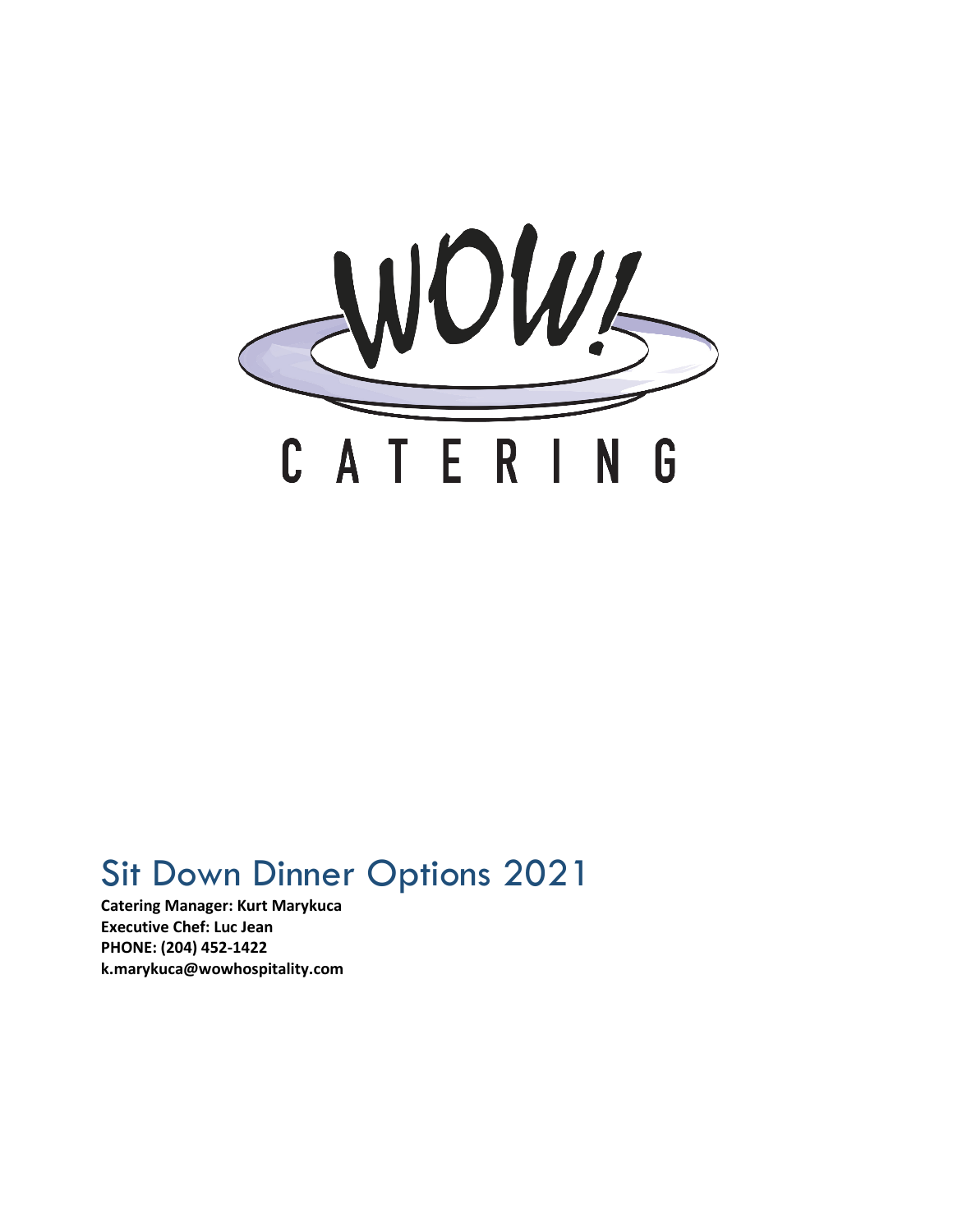## **SERVED DINNER OPTIONS**

**Create your very own unique 3 to 6 course served dinner. Dinners all include artisan breads and butter. There is a minimum spend of \$500 for us to send a chef to cook at your residence.**

| <b>APPETIZERS</b>                                                                                  | <b>PRICE PER GUEST</b> |
|----------------------------------------------------------------------------------------------------|------------------------|
| Pan Seared Scallops with Butternut Squash Purée<br><b>Compressed apples and miso caramel</b>       | 14                     |
| Crisp Arancini with Balsamic Reduction, Pistou and Saffron Aïoli                                   | 12                     |
| Tuna Carpaccio with Pineapple, Mango Salsa and Wasabi Mayonnaise                                   | 14                     |
| Prosciutto-Wrapped Prawns with Spanish Aïoli and Micro Basil                                       | 12                     |
| <b>Crispy Pickerel Cakes with Tomato and Grilled Corn Salsa</b>                                    | 14                     |
| <b>Bison Carpaccio with Tomato Chutney and Balsamic Glaze</b>                                      | 16                     |
| <b>SOUPS</b>                                                                                       |                        |
| Sweet Potato, Coconut, with ginger and crispy shallots                                             | 9                      |
| <b>Cream of Mushroom and Wild Rice with Sherry</b>                                                 | 9                      |
| Potato and leek vichyssoise with crispy potatoes and fresh chives (served hot or cold)             | 9                      |
| Butternut Squash with Granny Smith Apples, rosemary and Maple                                      | 9                      |
| Roasted Cauliflower and Aged Cheddar Soup with herb croutons                                       | 9                      |
| Tomato and Red Pepper Gazpacho with virgin oil and toasted baguette (served cold)                  | 9                      |
| Lobster Bisque with cognac and Puff Pastry Crust                                                   | 12                     |
| Little Bouillabaisse with Tomato Saffron broth, Scallop, Shrimp<br><b>Chorizo toasted baguette</b> | 14                     |
| Cream of Asparagus with Lemon, Tarragon Crème Fraiche and Fresh Parmesan                           | 9                      |
| Vegan Curried Carrot Puree with Coconut Cream, Cilantro and Lime                                   | 9                      |
| Vegetarian Minestrone with Northern beans, tomatoes, zucchini,<br>orzo and parmesan cheese         | 9                      |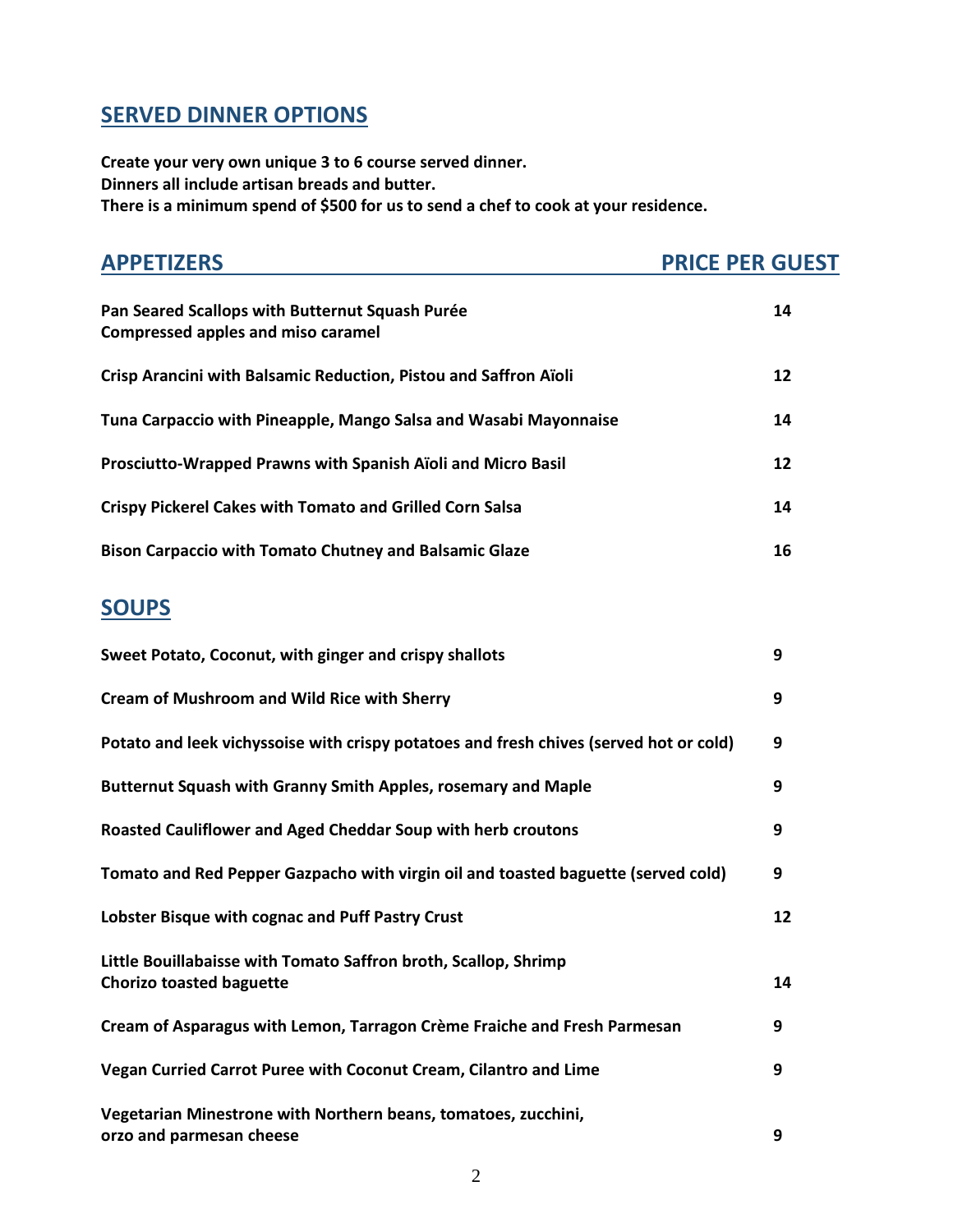## **SALADS**

| Greenland Gardens Hot House Tomato Caprese Salad with Aged Balsamic,<br>Fior di Latte Cheese and Basil Oil                                    |                 |
|-----------------------------------------------------------------------------------------------------------------------------------------------|-----------------|
| Artisan Greens Salad with Cucumbers, carrot curls, Pumpkin seeds,<br>Whipped feta cheese and cider vinaigrette                                | 12              |
| Roasted Carrot Salad with Arugula, Sliced Almonds, Goat Cheese<br><b>Caramelized honey vinaigrette</b>                                        | 12              |
| Spinach Salad with Granny Smith Apples, Shaved Fennel, Feta Cheese,<br><b>Candied Almonds, Sun Dried Cranberries and Lemon Basil Dressing</b> | 12 <sup>2</sup> |
| Butter Lettuce Salad with Fresh Oranges, Sun Dried Cranberries,<br><b>Spanish Onions and Creamy Dijon Dressing</b>                            | 12              |
| WOW Caesar Salad, Crisp Romaine Lettuce, Herb and Garlic Croutons,<br><b>House Made dressing and Fresh Parmesan</b>                           | 12              |
| Mixed greens with Heirloom Tomatoes, Strawberries, Pickled Onions and Mista Dressing                                                          | 10              |

### **MAIN COURSE OPTIONS**

## **RED MEAT, PORK AND LAMB**

| Certified Black Angus Beef Tenderloin Steak with Roasted Garlic mashed,<br><b>Steamed Asparagus and Wild Mushroom Sauce</b>                 |              |      |
|---------------------------------------------------------------------------------------------------------------------------------------------|--------------|------|
|                                                                                                                                             | 8 oz. \$55   |      |
|                                                                                                                                             | 10 oz. $$64$ |      |
| Certified Black Angus Striploin Steak with Roasted Fingerling Potatoes,<br><b>Green Beans Almandine, Confit Shallots and Red Wine Sauce</b> |              |      |
|                                                                                                                                             | 10 oz. \$52  |      |
|                                                                                                                                             | 12 oz. \$60  |      |
| Roasted 10oz Berkshire Pork Chop, butternut squash, granny smith apples,<br>Cauliflower potato mashed and grainy mustard sauce              |              | \$28 |
| Roasted 10 oz. Rack of Lamb with Herb-Dijon Crust,                                                                                          |              |      |
| <b>Potato Gratin and Butternut Squash Ratatouille</b>                                                                                       |              | \$65 |
| Braised Black Angus Brisket, buttered mashed potatoes,                                                                                      |              |      |
| <b>Glazed Carrots, French Green Beans and Green Peppercorn Sauce</b>                                                                        |              | \$38 |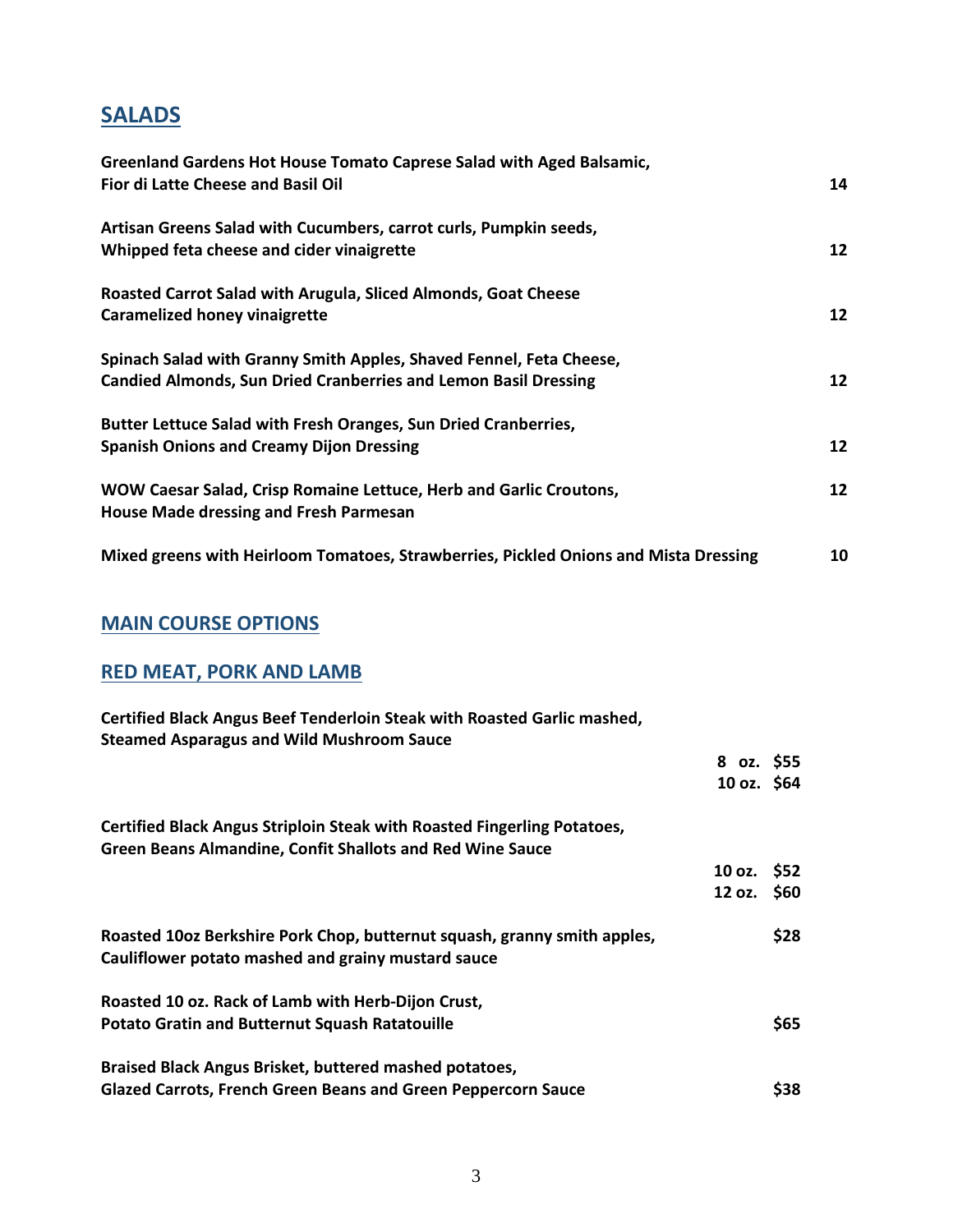| <b>Braised Short Ribs with Wild Mushroom Risotto,</b><br>Roasted Root Vegetable, Crisp Onions and red wine sauce                                    | \$40         |
|-----------------------------------------------------------------------------------------------------------------------------------------------------|--------------|
| <b>FISH AND SEAFOOD</b>                                                                                                                             |              |
| Roasted Pickerel Filet with Almond Crust, carrot risotto,<br><b>Steamed Asparagus and Lemon Butter</b>                                              | \$30         |
| Moroccan Spiced Halibut with Israeli Couscous,<br>Roasted vegetables, pickled lemons and yogurt Lebneh                                              | \$42         |
| Roasted Lin Cod with Arugula Pesto,<br>New Potatoes, Oven Roasted Tomatoes and wilted spinach                                                       | \$38         |
| Baked King Salmon with Fresh Herbs, Potato Gnocchi, Green peas,<br><b>Lemon and white wine Butter Sauce</b>                                         | \$35         |
| Canadian Lobster Thermidor with Swiss Cheese, Tarragon and Mushroom sauce                                                                           | market price |
| Miso Glazed Sablefish with Toasted Sesame, crispy rice cake<br><b>Baby Bok Choy and Shiitake Mushrooms</b>                                          | \$45         |
| <b>POULTRY</b>                                                                                                                                      |              |
| Roasted Marinated Herb Stuffed Chicken Breast with Ginger Orange Glaze,<br>Basmati Rice, horseradish beets and sesame snap peas                     | \$28         |
| Roasted Marinated Herb Stuffed Chicken Breast with brie cheese,<br><b>Cranberry Glaze, Roasted Squash, White Wine Risotto and Steamed Asparagus</b> | \$28         |
| Roasted Duck Confit with Celery Root and Potato Mashed<br><b>Roasted Brussel Sprouts and Caramelized Apples</b>                                     | \$32         |
| Prosciutto-Wrapped Chicken Breast with Cornbread Stuffing,<br><b>Butternut Squash Ratatouille and Basil Pan Jus</b>                                 | \$30         |
| <b>PASTA</b>                                                                                                                                        |              |
| 3 Cheese tortellini with white wine cream sauce, roasted chorizo sausage<br><b>Spinach, Sun Dried Tomatoes and Crimini Mushrooms</b>                | \$24         |
| <b>Natures Pasta Parpadelle with Lemon Ricotta Cream Sauce</b><br>Wilted spinach, Cherry Tomatoes and Roasted Chicken Breast                        | \$28         |
| House Potato Gnocchi with Wild Mushrooms, Butternut Squash,<br><b>Asparagus and Lemon Basil Butter</b>                                              | \$25         |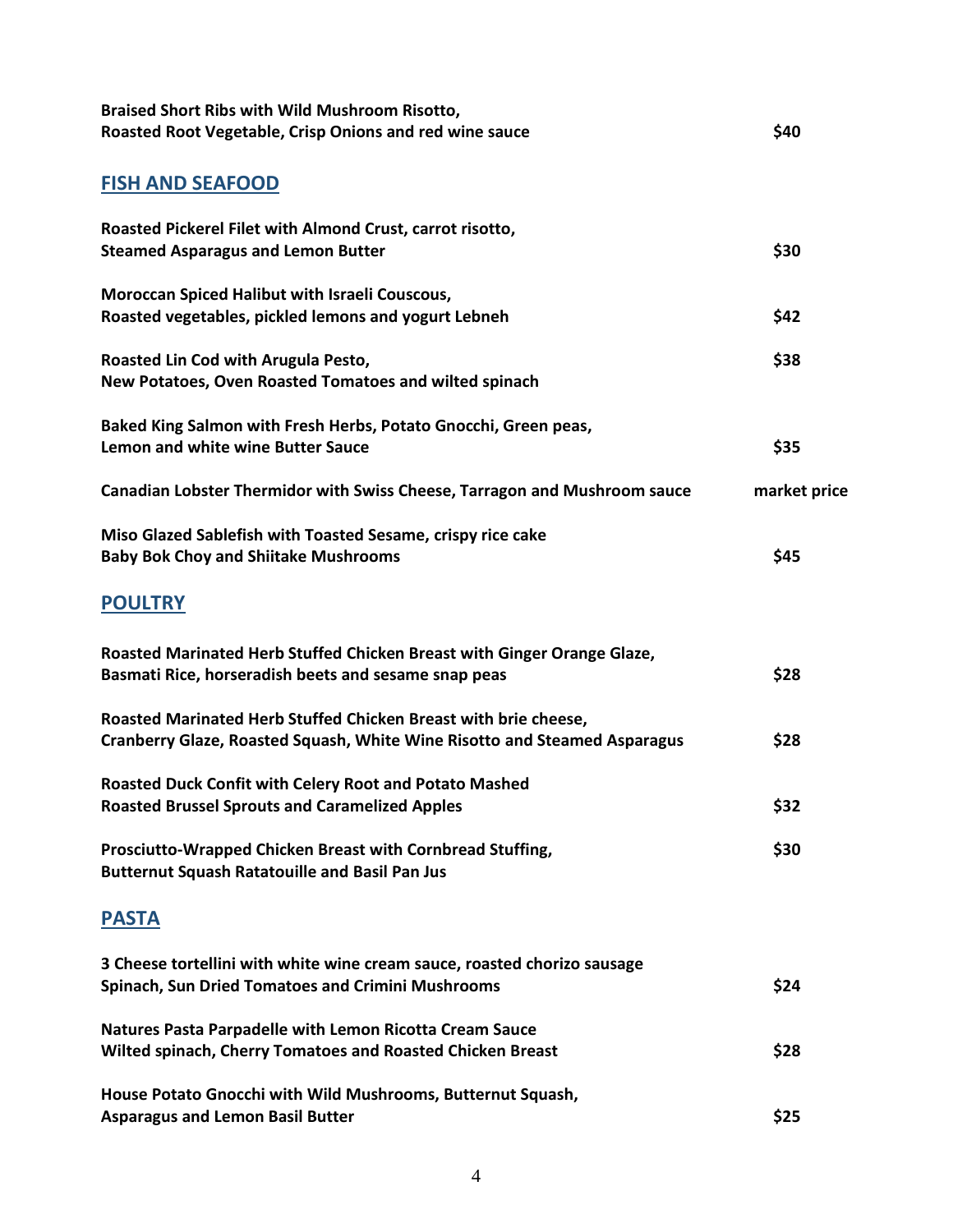| Butternut Squash Cannelloni with Wilted Spinach and Gruyere Cheese | \$28 |
|--------------------------------------------------------------------|------|
|                                                                    |      |

### **VEGAN**

| Vegetable Stack with Sweet Potatoes, Roasted peppers, Portabella<br>Grilled Zucchini, Fresh Arugula, Basil Pesto and Balsamic glaze | \$21 |
|-------------------------------------------------------------------------------------------------------------------------------------|------|
| Signature Vegan Mac and Cheese, Sweet Potato and carrot sauce<br><b>Smoked Cashews, Vegan Crumb and Daiya cheese</b>                | \$21 |
| <b>CHILDREN'S MEALS</b>                                                                                                             |      |
| <b>Mini Tomato and Mozzarella Pizza</b>                                                                                             | 14   |
| <b>House Chicken Fingers with Potato Wedges</b>                                                                                     | 14   |
| House Mac and Cheese with Fresh Grated Cheddar Cheese                                                                               | 14   |
| <b>DESSERTS</b>                                                                                                                     |      |
| <b>Crème Caramel Crepe with Caramelized Oranges and Grand Marnier Sauce</b>                                                         | \$10 |
| Baked Meringue Pavlova with Yogurt Mousse and roasted strawberries                                                                  | \$10 |
| <b>Chocolate and Salted Caramel Tart with raspberry coulis</b>                                                                      | \$12 |
| Maple Rum Baba cake with Chantilly Cream and fresh berries                                                                          | \$10 |
| Cinnamon Bun Cheesecake with house Dulce de Leche sauce                                                                             | \$12 |

**Vegan Carrot Cake with coconut Caramel Sauce \$12**

**Coffee and tea service** \$2.50 /guest

#### **MULTIPLE CHOICES PER COURSE**

**If multiple Choices are per courses a \$2.00 surcharge per guest will be applied We recommend no more than 3 choices for Main courses to ensure a smooth and timely dinner service.**

#### **MEAL TASTINGS**

**Meal tastings are available for groups of 50 or higher for a flat fee of 150\$**